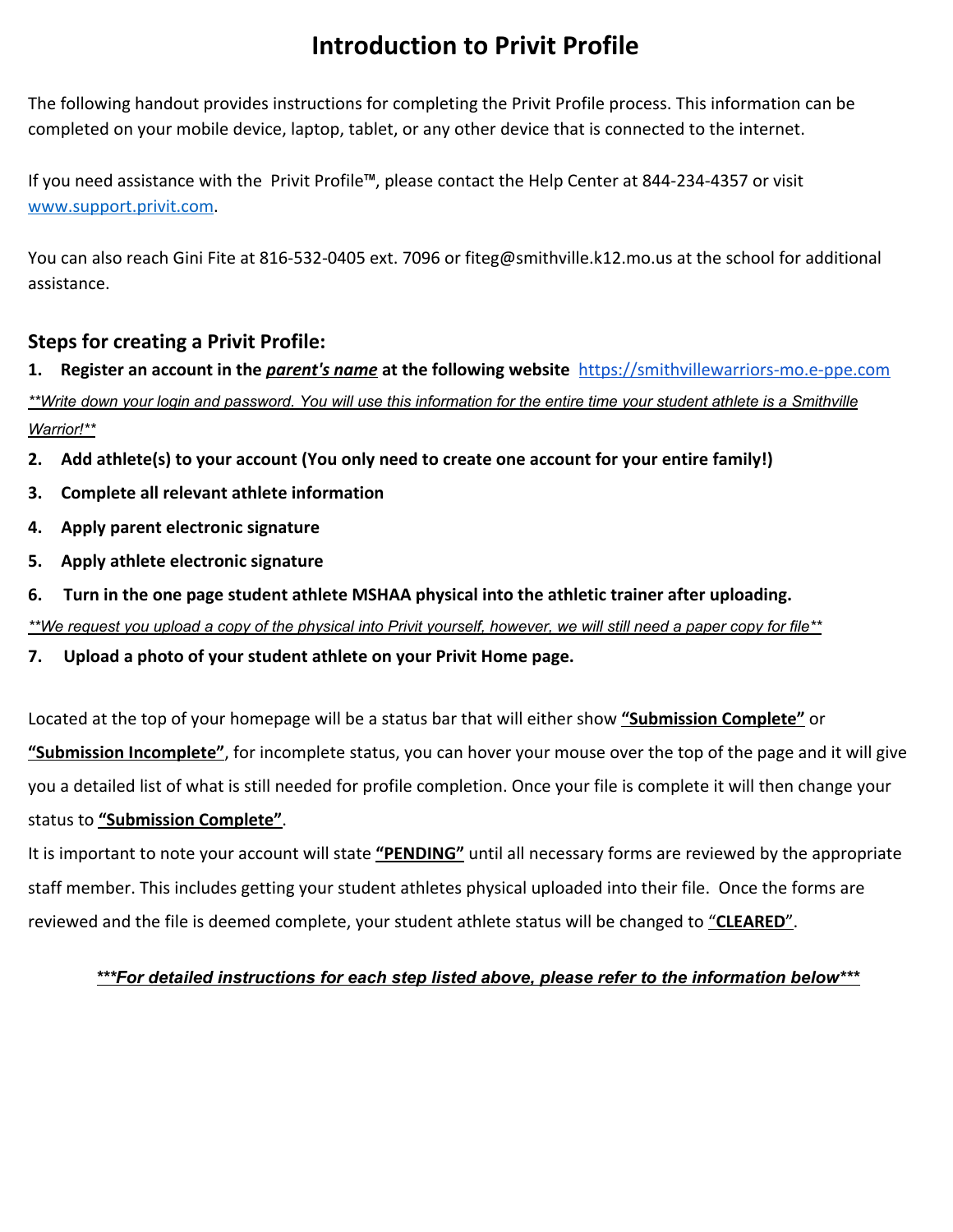As a parent/guardian, you are going to register an account with Privit. You will then add your student to this account. Please only complete information pertaining to your student athlete. To start creating your account you will need to either select or **enter the link [https://smithvillewarriors-mo.e-ppe.com](https://smithvillewarriors-mo.e-ppe.com/) and then follow each of the steps below**.

1. From the landing page, click **Register**.

2. Please register with your name as a parent, your email address, and then create a password of your choice. When you are finished, click **Sign Up**.

(If you have multiple family members or if you have already registered yourself, you do not need to register again and please *move to step #5 below.)*

3. Next, a Welcome Message should appear. Click **Continue** located towards the top of the message to transition to the *HOME* page.

4. On the Home page click the **Add Member** button on the left side of the page. *(This allows you to add your student/athlete to your account; and this section allows you to add other family members if necessary.)*

- Click **Add Member** on the left side of the page**.**
- Enter your athlete's first name (and last name if different), date of birth, and gender. The click **Add Member**.
- You should then be directed to a Copy Data page. Please select the grey **Cancel** tab at the bottom and you will be taken back to the **Home** page.
- You will now see the student/athlete listed under **Family Members**. Please click on the student **Name.** Then begin
- completing the Personal Details by clicking the **Start** button located at the right of Personal Details.
- Complete each section of the Personal Details to 100% and then click **Save and Exit**.

**IMPORTANT:** In order for the Personal Details to be 100% complete you will need to answer all mandatory questions, marked with a red asterisk (\*). You **WILL NOT** be able to submit your forms until this step is complete.

5. Click **Start** located to the right of P**re-Participation History Form**. Complete all of the questions marked with a red asterisk (\*) throughout this form and then click **Submit**.

a. A message will appear if you want to review or sign it the document. You will need to click the **Blue Sign** button to be taken to the page where you will create an electronic parent signature. From this step you will select the **Blue Create New Signature** tab. b. With your computer cursor or with your finger from a tablet and/or mobile device, create your signature and/or initials then click the **Blue Save Tab**. You will then see your signature displayed. Select the **Grey Done Tab** located underneath. Once complete, you will then be on your account **Management Page**. Select **Home** near the top left of the screen. c. Once you have created a parent e-signature, you will not be required to repeat this process.

### *\*\*You will be able to apply this parent e-signature anywhere a parent e-signature is required.\*\**

6. From your student athlete's home page, click on **Start** located to the right of **MSHSAA Parent Permission**. Complete the MSHSAA Parent Permission and click **Submit** when you have finished. At this time you will be able to apply your parent e-signature to the form. You will then be redirected to the **Manage Documents** page, where you will want to select **Home** in the top left to be directed back to **Home Page**.

7. Click **Start** located to the right of **MSHSAA Student Agreement**. Complete the **MSHSAA Student Agreement** and click **Submit**. This document requires a student athlete e-signature and for instructions for student athlete e-signature, **please see the instructions below for creating a student athlete e-signature**. Next click **Home** located in the top left to be directed back to your **Home Page**.

8. Follow the same procedure for **MSHSAA Concussion Materials and Emergency Contact Information** as described in step 6. above.